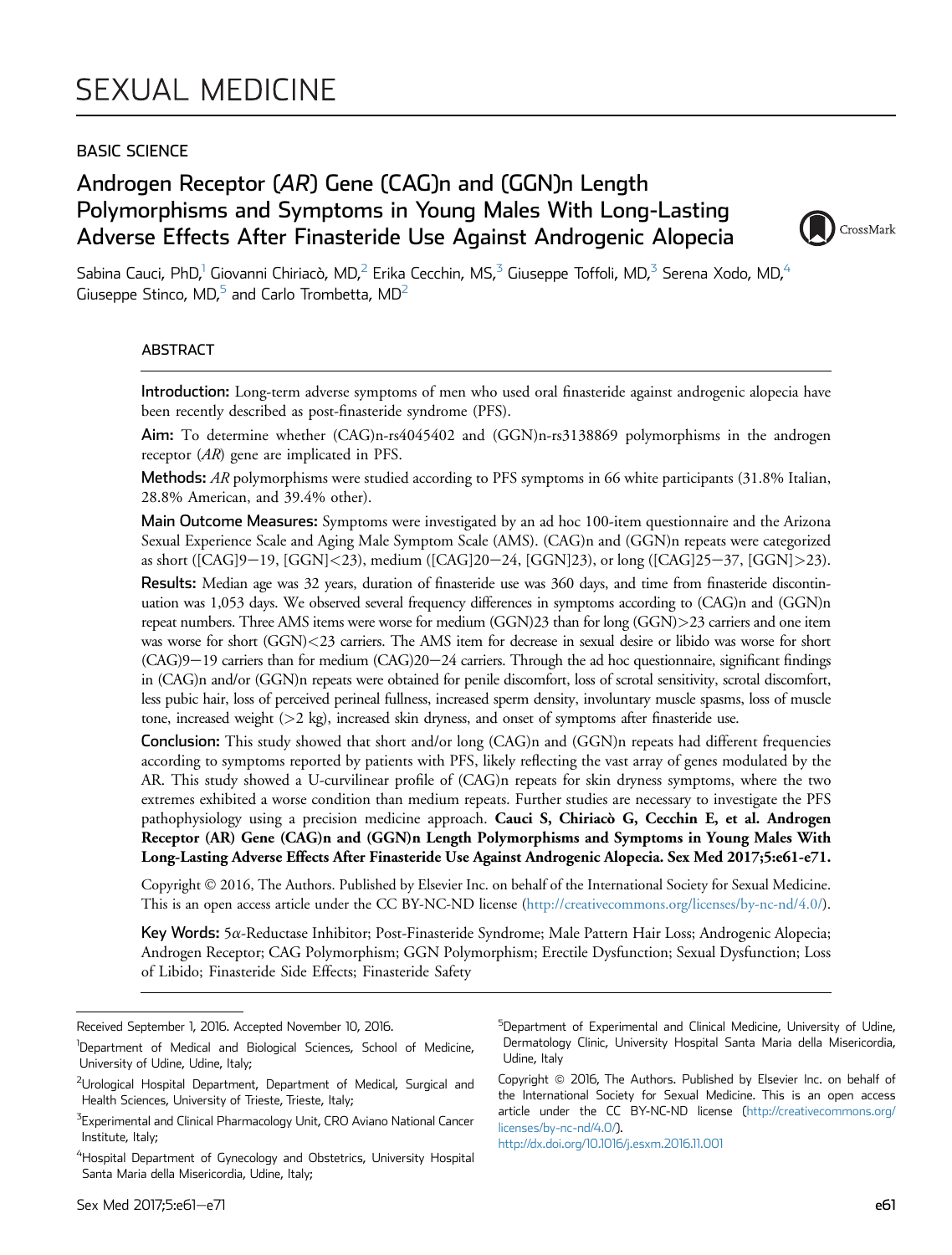### INTRODUCTION

Recent studies have described severe adverse effects in young men who used oral finasteride against androgenic alopecia (AGA) that persisted several months or years after finasteride discontinuation $1-5$  $1-5$  $1-5$  (a condition called post-finasteride syndrome  $[PFS]^{4,6}$  $[PFS]^{4,6}$  $[PFS]^{4,6}$ ). A meta-analysis of clinical trials of finasteride on subjects with AGA showed that the toxicity information was very limited, of poor quality, and likely to be systematically biased.<sup>[7](#page-9-0)</sup>

Finasteride inhibits  $5\alpha$ -reductase, the enzyme responsible for the reduction of testosterone into dihydrotestosterone.<sup>[5](#page-8-0)</sup> Finasteride against AGA (male pattern hair loss) is used at lower dosage (1 mg/d) than against benign prostatic hyperplasia (5 mg/d). Finasteride inhibits  $5\alpha$ -reductase type 2 and 3 enzymes much more strongly than the type 1 enzyme<sup>[8,9](#page-9-0)</sup>; therefore, finasteride can affect several different human tissues,  $4,5,8,10$  such as the prostate, muscle, liver, kidney, brain, mammary gland, frontal cortex, skin, epidermis, pancreas, spleen, heart, testicle, stomach, dermis, small intestine, and adipose tissues.<sup>[8,9,11](#page-9-0)</sup>

Finasteride use has several adverse effects, including erectile dysfunction, loss of libido, and smaller ejaculatory volume.<sup>[5,10,12](#page-8-0)</sup> A meta-analysis on the effects of  $5\alpha$ -reductase inhibitors found a significant pooled relative risk for sexual dysfunction in men with benign prostatic hyperplasia  $(2.56, 95\% \text{ CI} = 1.48-4.42)$  but no significant increased risk in men with AGA (1.21, 95%  $CI = 0.85 - 1.72$ .<sup>[13](#page-9-0)</sup>

Recently, a clinical study described the main symptoms of subjects with PFS, including loss of penis sensitivity, decreased ejaculatory force, low penile temperature, smaller ejaculatory volume, anhedonia, lack of mental concentration, and loss of muscle tone or mass.<sup>[4](#page-8-0)</sup> In particular, an immunohistochemical study found increased levels of the androgen receptor (AR) in epithelial and stromal cells from the foreskin of eight men with PFS compared with healthy men.<sup>[14](#page-9-0)</sup>

The expression level and amino acid protein sequence of AR can be affected by polymorphisms in its gene  $(AR)$ .<sup>[15](#page-9-0)</sup> The most frequently studied polymorphisms of  $AR$  are two repeated nucleotide sequences: the (CAG)nCAA repeat nucleotide sequence, denoted as (CAG)n, encoding a polyglutamine stretch, and the polymorphic repeat (CGT)3GGG(GGT)2(GGC)n, denoted as (GGN)n, encoding a poly-glycine stretch. The two polymorphisms are included in the N-terminal of the AR protein and compose the transactivation domain of the nuclear receptor.<sup>16</sup>

The (CAG)n repeat length usually spans 9 to 36 repeat units, although the number varies among ethnic groups.<sup>[17](#page-9-0)</sup> Long (CAG) n repeats have been associated with decreased AR transactivation activity and weaker transcriptional potential than short repeats.<sup>[18](#page-9-0)</sup> CAG expanded repeats of at least 40 have been found in Kennedy disease, a neurodegenerative syndrome also character-ized by androgen insensitivity.<sup>[18](#page-9-0)-[20](#page-9-0)</sup> Long (CAG)n repeats have been associated with male infertility, $21$  although studies have been inconsistent.<sup>[17,18,21](#page-9-0)</sup> In contrast, a meta-analysis suggested that a shorter (CAG)n repeat polymorphism in Caucasians and

Asians might increase the risk of prostate cancer compared with the longer (CAG)n repeat. $^{22}$  $^{22}$  $^{22}$ 

The trinucleotide (GGN)n has been less investigated than the (CAG)n repeat polymorphism with respect to male androgenicity and infertility. Moreover, studies have not been very consistent.<sup>[21](#page-9-0)</sup> In an in vitro study,  $(GGN)23$  showed higher transcription than shorter or longer repeats.<sup>[23](#page-9-0)</sup> A meta-analysis found a correlation of long (GGN) $\geq$ 23 with testicular cancer.<sup>[24](#page-9-0)</sup>

A recent molecular study (of 69 men with AGA and PFS, 91 men with untreated AGA, and 78 healthy men without AGA) focused on whether the two polymorphisms, (CAG)n-rs4045402 and (GGN)n-rs3138869, in the AR gene might play a role in the toxic long-term effects of finasteride.<sup>[6](#page-8-0)</sup> This study suggested that extreme repeats are a genetic predisposing factor for AGA development.

However, the pathophysiology of PFS remains largely unknown and detailed molecular events predisposing to specific long-term symptoms experienced by patients with PFS remain obscure.<sup>[5](#page-8-0)</sup>

In our previous genetic study, $6$  we did not examine the relation of AR (CAG)n and (GGN)n polymorphisms with the single specific symptoms of subjects with PFS. In the present study, we explored this relation by three different questionnaires—the Arizona Sexual Experience Scale  $(ASEX)^{25}$  $(ASEX)^{25}$  $(ASEX)^{25}$  the Aging Male Symptom Scale  $(AMS),^{26}$  $(AMS),^{26}$  $(AMS),^{26}$  and our ad hoc 100-item questionnaire<sup>[4](#page-8-0)</sup>—for the clinical symptoms of 66 men with PFS. We also collected retrospectively the genetic data from our previous study<sup>[6](#page-8-0)</sup> to check whether less common repeat lengths of (CAG)n-rs4045402 and (GGN)n-rs3138869 polymorphisms might be related to the specific symptoms described by subjects with PFS.

### **METHODS**

### **Subjects**

Enrollment, inclusion, and exclusion criteria were previously described.<sup>[4,6](#page-8-0)</sup> Obese subjects (body mass index  $> 30.0 \text{ kg/m}^2$ ) were excluded from this study because of the relation of fat body composition to androgens. $^{27}$  $^{27}$  $^{27}$  According to the inclusion criteria, all participants were white.<sup>[28](#page-9-0)</sup> Moreover, because of the location of AR in the X chromosome, and to further confirm race, each participant was specifically asked to declare whether he had a white mother.<sup>[6](#page-8-0)</sup> None of the subjects declared homo- or bisexuality. The institutional ethical committee of each participating institution approved the study protocol (according to the Declaration of Helsinki), and all subjects signed a written informed consent.

This was an observational and retrospective study. We enrolled men ( $\geq$ 18 and  $\leq$ 50 years old) who used oral finasteride for AGA and had developed persistent adverse effects lasting for at least 6 months after drug discontinuation. $4,6$  Of 69 men initially enrolled,<sup>[6](#page-8-0)</sup> three were excluded for incomplete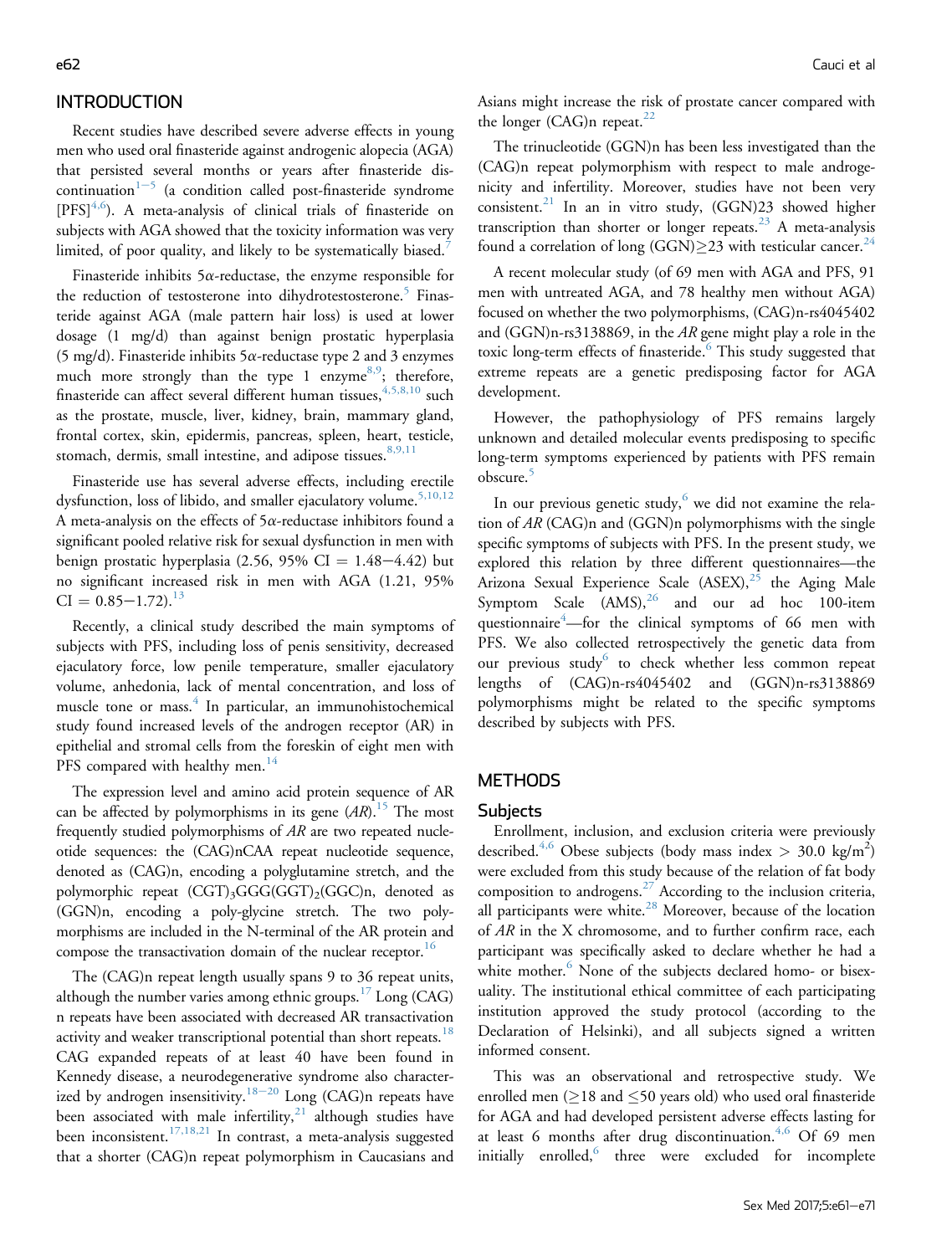questionnaires, leaving 66 subjects with PFS to be examined. Finasteride was used orally mostly at the dose of 1 mg/d, but some patients (to save money) broke a 5-mg pill into four parts ( $\sim$  1.25 mg/d) or broke a 1-mg pill into two parts ( $\sim$  0.5 mg/d).

#### Assessment of Symptoms and AR Polymorphisms

Three different questionnaires were used to evaluate adverse effects persisting longer than 6 months. We developed an ad hoc 100-item questionnaire to interview subjects with PFS about their demographic and clinical characteristics.<sup>4</sup> In addition, participants filled out the  $ASEX<sup>25</sup>$  $ASEX<sup>25</sup>$  $ASEX<sup>25</sup>$  reporting on their condition at the time of study (current ASEX) and retrospectively in addressing how they were before finasteride use (pre-ASEX) to rule out any sexual dysfunction before they started to use finasteride. However, because of possible recall bias for data before finasteride use, the pre-ASEX score was not used further to analyze the role of AR polymorphisms. The ASEX consists of five items with rating scales graded from 1 to 6 that quantify sex drive, arousal, penile erection, ability to reach orgasm, and satisfaction from orgasm, with higher scores indicating more severe sexual dysfunction.

Furthermore, participants filled out the 17-item AMS assess-ing androgenic dysfunction<sup>[26,29](#page-9-0)</sup> by three subscales for psychological, somatic, and sexual symptoms. Each item is graded from 1 (absent) to 5 (very severe); the total AMS score defines androgen deficiency as absent (score  $= 17-26$ ), slight (score  $=$ 27–36), moderate (score = 37–49), or severe (score  $\geq 50$ ).<sup>[26](#page-9-0)</sup>

The present inclusion criteria were a current ASEX total score corresponding to sexual dysfunction (total ASEX score  $\geq$  19 or any one item score = 5 or any three items with score  $\geq 4$ )<sup>[25](#page-9-0)</sup> and/or AMS total score of least 27.<sup>[4](#page-8-0)</sup> Exclusion criteria included an ASEX score of at least 19 before finasteride use.<sup>[4](#page-8-0)</sup>

For assessment of AR (CAG)n and (GGN)n polymorphisms, genomic DNA was extracted from blood or saliva samples, amplified, and sequenced as described previously.<sup>[6](#page-8-0)</sup>

#### Statistical Analysis

AR (CAG)n and (GGN)n repeat lengths were divided into three categories—low quartile (<25th percentile, short repeats), interquartile (25th to 75th percentile, medium repeats), and high quartile (>75th percentile, long repeats)—and analyzed in a binary logistic regression model. For (GGN)n repeats, the central (GGN)23 repeat was found in more than 50% of subjects (44 of 66, 67%); therefore, short repeats (GGN)<23 and long repeats (GGN)>23 necessarily had a frequency lower than 25%.

The Kolmogorov-Smirnov test was adopted to assess the normal data distribution. Continuous data not normally distributed were expressed as median (25th to 75th percentile, interquartile range) and comparisons between groups were performed by Mann-Whitney U-test. Odds ratios (ORs) and 95% CIs were calculated to assess relative risks for binary (yes or no) variables, and the Pearson  $\chi^2$  or Fisher test was used to calculate the  $P$  value, as appropriate. Two-sided  $P$  values less than .05 were

considered significant ( $P < .10$  indicated a tendency). SPSS for Windows (IBM Corp, Armonk, NY, USA) was used.

### **RESULTS**

Demographic characteristics and results from the ad hoc questionnaire, ASEX, and AMS are presented in [Table 1.](#page-3-0) Subjects were enrolled a median of nearly 3 years after finasteride discontinuation and had used finasteride for 12 months.

Distribution of (CAG)n and (GGN)n repeat frequencies in the 66 subjects with PFS is illustrated in Supplementary Figures S1 and S2, respectively. Frequencies of subjects with short, medium, and long repeat lengths for the two polymorphisms were categorized: short =  $(CAG)9-19$  (n = 18, 27.3%) and  $(GGN) < 23$  (n = 8, 12.1%); medium =  $(CAG)20-24$  (n = 37, 56.1%) and (GGN) 23 (n = 44, 66.7%); long = (CAG)25-37 (n = 11, 16.7%) and  $(GGN)$  > 23 (n = 14, 21.2%).

We did not find significant differences among the subgroups of (CAG)n and (GGN)n repeat lengths for age at enrollment, age at starting drug use, duration of finasteride use, period from drug discontinuation to study enrollment, and body mass index ([Table 2](#page-4-0)). However, we observed a decreasing trend for duration of finasteride use and decrease of (CAG)n repeats with median values of 620 days for long  $(CAG)25-37$ , 450 days for medium  $(CAG)20-24$ , and 180 days for short  $(CAG)9-19$  (short repeats showed a tendency to differ from medium repeats  $[P = .062]$ , but the difference for short [CAG]9-19 vs medium to long [CAG] $\geq$ 20 was significant [ $P = .045$ ]).

[Table 2](#page-4-0) presents findings from the ASEX and AMS. The total scores of the ASEX and AMS did not differ with length of (CAG)n and (GGN)n repeats; however, we found differences for single items. For clarity, [Table 2](#page-4-0) presents only symptom items that showed a median number of points that differed statistically between at least two repeat length groups. ASEX item 5 (orgasm satisfaction) was worse in the long (CAG) 25–37 than in the short (CAG)9–19 subgroup ( $P = .040$ ). Five AMS items showed differences among (CAG)n and/or (GGN)n subgroups. AMS item 5 (increased need for sleep and/or often feeling tired) was higher in the medium (GGN)23 than in the short (GGN) $<$ 23 group ( $P = .048$ ). AMS items 9 (physical exhaustion or lacking vitality), 11 (depressive mood), and 12 (feeling that one has passed one's peak) were worse in the medium (GGN)23 than in the long (GGN)>23 subgroup  $(P = .042, P = .036,$  and  $P = .044$ , respectively). In contrast, AMS item 17 (decrease in sexual desire/libido) was worse in the short  $(CAG)9-19$  than in the medium  $(CAG)20-24$  group  $(P = .028)$ .

[Tables 3](#page-5-0) and [4](#page-6-0) present data collected by the ad hoc questionnaire. Data were reported as binary variables, and only symptom items with at least one significant finding in relation to (CAG)n and/or (GGN)n repeats, respectively, were indicated.

[Table 3](#page-5-0) presents significant findings in relation to (CAG)n repeats. Scrotal discomfort was less frequent in the short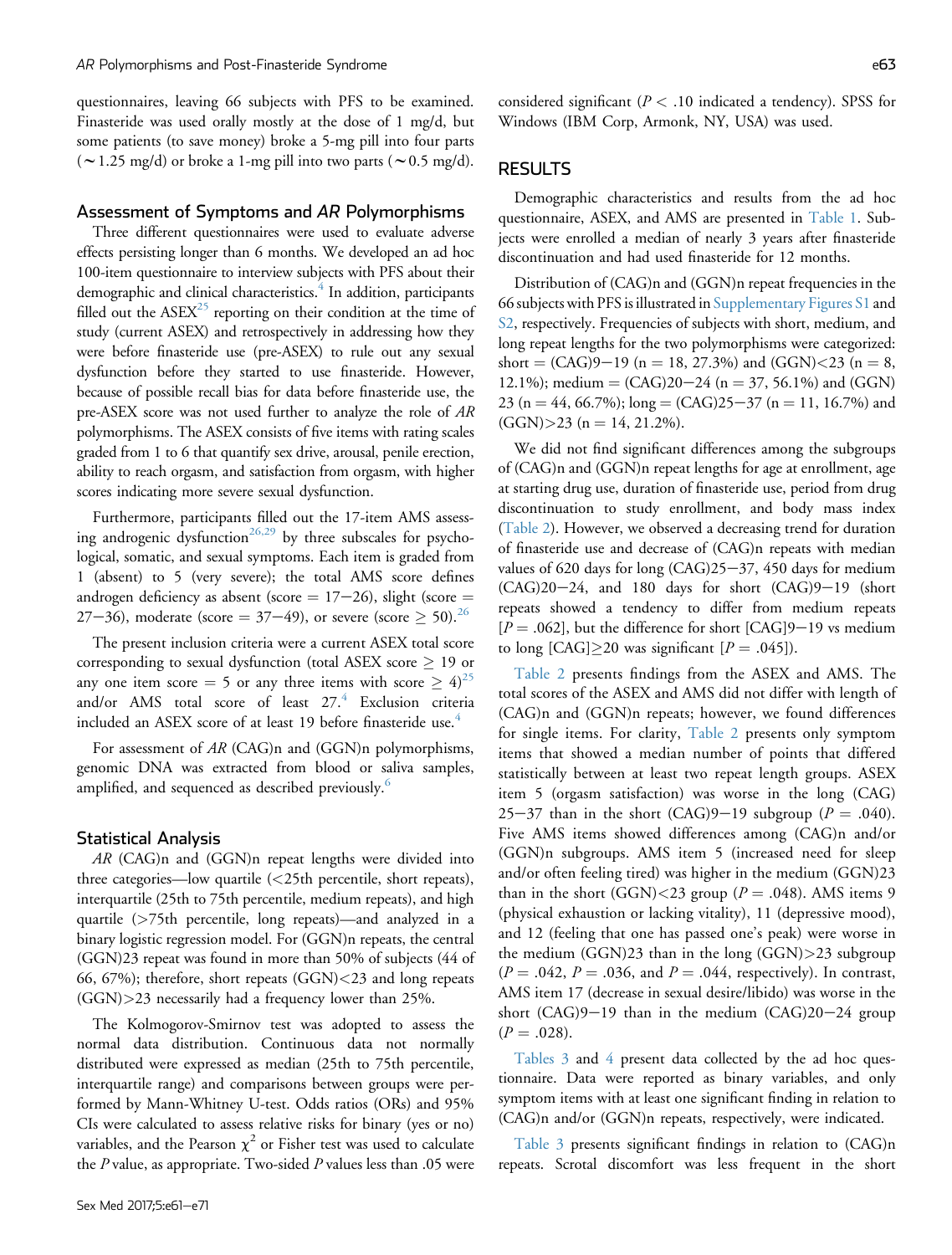<span id="page-3-0"></span>Table 1. Demographic characteristics, finasteride use, and symptoms of 66 subjects with post-finasteride syndrome

| symptoms of 66 subjects with post-finasteride syndrome |                                    |
|--------------------------------------------------------|------------------------------------|
| Age (y), median (25th-75th<br>percentile), range       | 32 (27-39), 21-50                  |
| BMI (kg/m <sup>2</sup> ), median (25th-75th            | 23.9 (22.4-26.2),<br>$17.3 - 29.9$ |
| percentile), range                                     |                                    |
| Nationality, n (%)                                     |                                    |
| Italy                                                  | 21(31.8)                           |
| <b>United States</b>                                   | 19 (28.8)                          |
| Canada                                                 | 9(13.6)                            |
| United Kingdom                                         | 6(9.1)                             |
| France                                                 | 3(4.5)                             |
| Spain                                                  | 2(3.0)                             |
| Bulgaria                                               | 1(1.5)                             |
| Hungary                                                | 1(1.5)                             |
| Sweden                                                 | 1(1.5)                             |
| Australia                                              | 1(1.5)                             |
| <b>Brazil</b>                                          | 1(1.5)                             |
| Israel                                                 | 1(1.5)                             |
| Educational level, n (%)                               |                                    |
| Elementary school                                      | 1(1.5)                             |
| High school                                            | 15 (22.7)                          |
| College or university                                  | 50 (75.8)                          |
| Marital status, n (%)                                  |                                    |
| Single                                                 | 54 (81.8)                          |
| Married                                                | 9(13.6)                            |
| Divorced                                               | 3(4.5)                             |
| Age at starting finasteride (y),                       | 26 (22-31), 18-48                  |
| median (25th-75th                                      |                                    |
| percentile), range                                     |                                    |
| Duration of finasteride use                            | 360 (163–1,298),                   |
| (d), median (25th-75th                                 | $17 - 3,650$                       |
| percentile), range                                     |                                    |
| Discontinuation of finasteride                         | 1,053 (560-2,043),                 |
| (d), median (25th-75th                                 | $181 - 5,057$                      |
| percentile), range                                     |                                    |
| Dosage used, n (%)                                     |                                    |
| $1$ mg/d                                               | 46 (69.7)                          |
| $1.25$ mg/d                                            | 16 (24.2)                          |
| $0.5 \text{ mg/d}$                                     | 4 (6.1)                            |
| Onset of symptoms, n (%)                               |                                    |
| During finasteride use                                 | 59 (89.4)                          |
| After finasteride use                                  | 7 (10.6)                           |
| $<$ 1 mo after discontinuation                         | 5(7.6)                             |
| $>1$ mo after discontinuation                          | 2(3.0)                             |
| Trend of symptoms after                                |                                    |
| finasteride discontinuation, n (%)                     |                                    |
| Worsening                                              | 38 (57.6)                          |
| Unchanged                                              | 19 (28.8)                          |
| Improved                                               | 9(13.6)                            |
| Sexual symptoms, n (%)*                                |                                    |
| Loss of penis sensitivity                              | 58 (87.9)                          |

Decreased ejaculatory force 54 (81.8) Decreased penile temperature 49 (74.2) Decreased ejaculate volume 47 (71.2) Loss of scrotum fullness 45 (68.2)

(continued)

| Table 1. Continued |
|--------------------|
|--------------------|

| Penile flaccidity or wrinkled                                                                     | 42 (63.6)                      |
|---------------------------------------------------------------------------------------------------|--------------------------------|
| Decrease of penile dimension                                                                      | 42 (63.6)                      |
| Loss of scrotum sensitivity                                                                       | 41(62.1)                       |
| Mental disorders, n (%)*                                                                          |                                |
| Decreased pleasure in life or<br>emotions (anhedonia)                                             | 51(77.3)                       |
| Lack of mental concentration                                                                      | 49 (74.2)                      |
| Somatic symptoms, n (%)*                                                                          |                                |
| Loss of muscle tone or mass                                                                       | 34 (51.5)                      |
| AMS total score (points), median<br>(25th-75th percentile), range                                 | 52 (44-61), 29-75              |
| Somato-vegetative<br>subscale (points)                                                            | 19 (16-24), 9-30               |
| Psychological subscale (points)                                                                   | 15 (11-19), 5-25               |
| Sexual subscale (points)                                                                          | 19 (16-21), 10-23              |
| AMS total score $<$ 37 points<br>(slight clinical androgen<br>deficiency), n (%)                  | 3(4.5)                         |
| AMS total score $\geq$ 50 points<br>(severe clinical androgen<br>deficiency), n (%)               | 38 (57.6)                      |
| Current ASEX total score (points),<br>median (25th-75th<br>percentile), range                     | 22 (19–23), 15–30 <sup>†</sup> |
| Current ASEX total score<br>>19 points (severe sexual<br>dysfunction), n (%)                      | 52 (78.8)                      |
| ASEX total score before<br>finasteride use (points),<br>median (25th–75th<br>percentile), range   | 7 (6–10), 5–15 <sup>†</sup>    |
| ASEX total score $\geq$ 19 points<br>before finasteride use (severe sexual<br>dysfunction), n (%) | 0(0.0)                         |

 $AMS =$  Aging Male Symptom Scale;  $ASEX =$  Arizona Sexual Experience Scale;  $BMI = body$  mass index.

\*Most frequent symptoms obtained from the authors' ad hoc 100-item questionnaire.

 $^\dagger\!P$   $<$  .001, current ASEX score vs ASEX score before finasteride use.

 $(CAG)9-19$  than in the medium  $(CAG)20-24$  and medium to long (CAG) $\geq$ 20 groups (33.3%,  $P = .027$ ). Increase of sperm density was not reported by subjects with short  $(CAG)9-19$ repeats but was noted by 40.5% of men with medium (CAG)  $20-24$  ( $P = .001$ ) repeats and by 35.4% of men with medium to long (CAG) $\geq$ 20 repeats (*P* = .003). The ORs were 6.3 for involuntary muscle spasms in the long  $(CAG)25-37$  vs medium  $(CAG)20-24$  group and 5.5 vs the medium to short  $(CAG) < 25$ (39.6%,  $P = .019$ ) group. Increase of body weight (>2 kg) had an OR equal to 4.9 for the long  $(CAG)25-37$  vs medium  $(CAG)20-24$  group.

Notably, perceived increased skin dryness showed a curvilinear U-profile according to (CAG)n length. The medium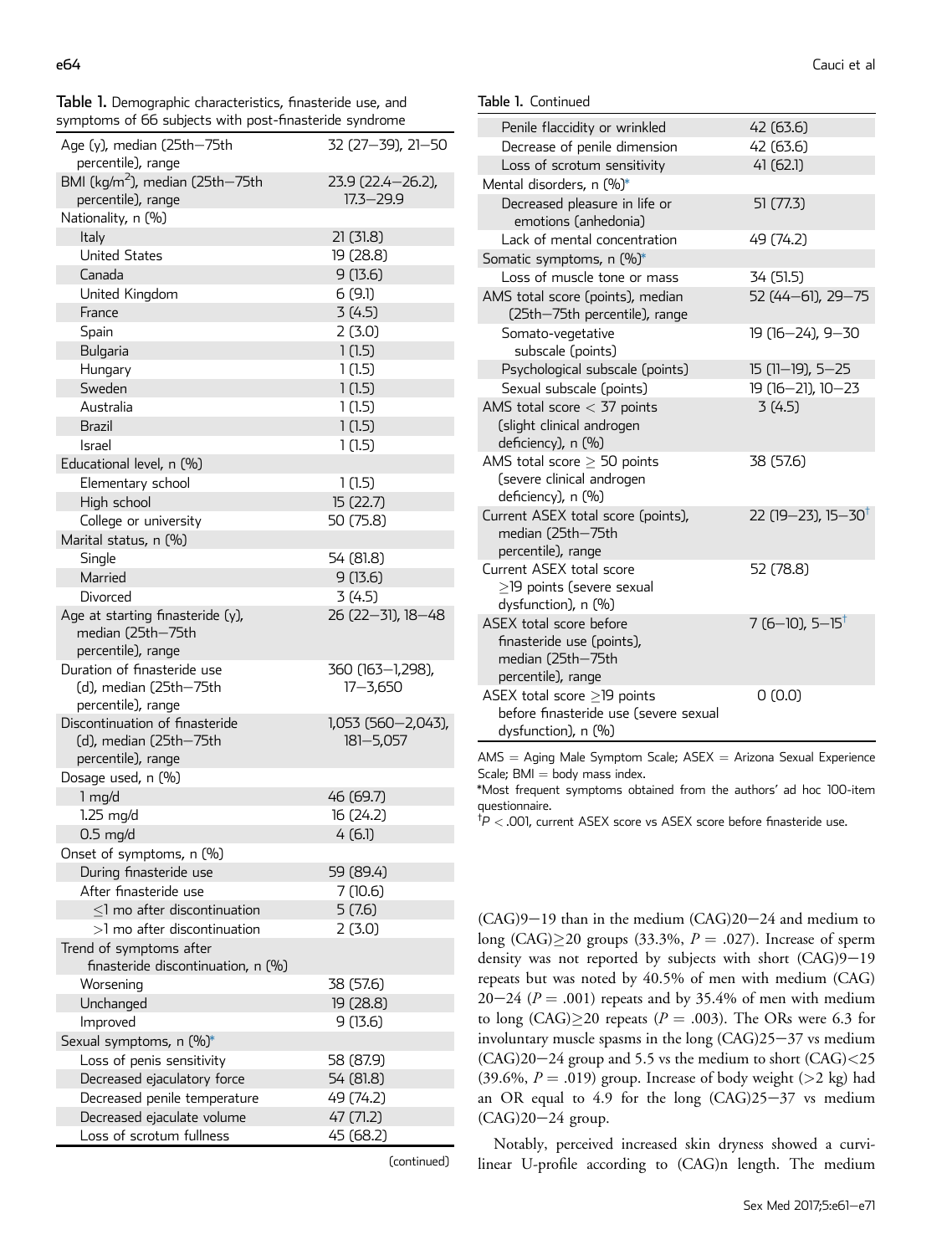|                                                            | $(CAG)9-19$                         | (CAG)20-24                                  | (CAG)25-37                         | $P$ value          |      | (GG) < 23         | (GGN)23                                               | $(GGN)$ $>$ 23                              | $P$ value                   |                   |                                                 |      |
|------------------------------------------------------------|-------------------------------------|---------------------------------------------|------------------------------------|--------------------|------|-------------------|-------------------------------------------------------|---------------------------------------------|-----------------------------|-------------------|-------------------------------------------------|------|
|                                                            | repeats, short<br>$(n = 18)$        | repeats, medium repeats, long<br>$(n = 37)$ | $(n = 11)$                         | medium medium long |      |                   | Short vs Long vs Short vs repeats, short<br>$(n = 8)$ | repeats, medium repeats, long<br>$(n = 44)$ | $(n = 14)$                  |                   | Short vs Long vs Short<br>medium medium vs long |      |
| Age (y)                                                    | 34.5 (26.7-42.2)                    | 32.0 (26.5-37.5)                            | 31.0 (27.0-41.0) .25               |                    | .94  | .39               |                                                       | 36.0 (30.7-38.7) 31.0 (26.2-37.5)           | 34.5 (26.7-44.0)            | .18               | .25                                             | .95  |
| Age at starting<br>finasteride (y)                         | 29.7 (23.1-36.9)                    | 26.3 (21.9-30.6)                            | 24.4 (20.8-32.6) .070 <sup>+</sup> |                    | .72  | .15               |                                                       | 27.2 (25.6-32.9) 24.3 (21.9-30.6)           | 28.9 (21.8-38.8)            | $.094^{\ddagger}$ | .22                                             | .78  |
| Duration of<br>finasteride<br>use (d)                      | 180 (57-456)                        | 450 (168-2,115)                             | 620 (241-1,218)                    | .062 <sup>†</sup>  | .98  | .11               | 1,659 (105-2,671)                                     | 335 (170-1,095)                             | 317 (120-1,004) .20         |                   | .70                                             | .29  |
| Discontinuation of<br>finasteride (d)                      | 1,026 (536-2,286) 1,073 (561-1,715) |                                             | 1,090 (617-2,128) .80              |                    | 1.00 | .96               |                                                       | 561 (234-1,745) 1,073 (567-2,051)           | 1,131 (889-2,282) .23       |                   | .54                                             | .088 |
| BMI $(kg/m2)$<br><b>ASEX</b>                               | 24.0 (22.1-26.7)                    | 23.7 (22.3-25.9)                            | 24.5 (22.7-26.9) .51               |                    | .39  | .79               | 25.8 (24.2-27.5) 23.3 (22.5-25.1)                     |                                             | 23.9 (22.1-27.0)            | .080 <sup>‡</sup> | .85                                             | .37  |
| Total score                                                | 20.5 (17.7-24.0)                    | 21.0 (19.0-23.0)                            | 22.0 (20.0-23.0) .86               |                    | .45  | .65               | 23.0 (19.0-23.7)                                      | 22.0 (19.0-23.7)                            | 20.0 (17.0-22.5)            | .43               | .31                                             | .23  |
| Item 5, orgasm<br>satisfaction                             | $3.5(3.0-4.0)^{\dagger}$            | $4.0(3.0-4.5)$                              | 4.0 $(4.0 - 5.0)^{\dagger}$        | .25                | .21  | .040 <sup>†</sup> | $4.0(3.0 - 5.0)$                                      | $4.0(3.0-4.7)$                              | $4.0(3.7 - 4.0)$            | .71               | .99                                             | .68  |
| AMS                                                        |                                     |                                             |                                    |                    |      |                   |                                                       |                                             |                             |                   |                                                 |      |
| Total score                                                | 52.0 (47.5-54.7)                    | $52.5(44.0 - 62.7)$                         | 48.0 (42.0-64.0) .84               |                    | .96  | .89               |                                                       | $52.0$ (48.2-61.5) $53.0$ (44.0-61.5)       | 47.0 (40.5-60.0) .93        |                   | .31                                             | .42  |
| Item 5, need for<br>sleep and/or<br>often feeling<br>tired | $4.0(2.0-4.0)$                      | $3.0(2.0-4.0)$                              | $3.0(3.0-4.0)$                     | .18                | .52  | .50               | $2.5$ (1.2–3.0) <sup>†</sup>                          | $3.0(2.0-4.0)^{\dagger}$                    | $3.0(2.0-4.0)$              | .048 <sup>†</sup> | .25                                             | .39  |
| Item 9, physical<br>exhaustion or<br>lacking vitality      | $3.5(2.0-4.0)$                      | $3.0(2.2 - 4.0)$                            | $3.0(3.0 - 5.0)$                   | .91                | .60  | .69               | $3.0(3.0-4.0)$                                        | 4.0 $(3.0 - 4.0)^{\dagger}$                 | 3.0 $(1.5 - 4.0)^{\dagger}$ | .39               | .042 <sup>†</sup>                               | .41  |
| Item 11, depressive<br>mood                                | $3.0(2.0 - 3.2)$                    | $4.0(2.0 - 4.0)$                            | $2.0(3.0 - 3.0)$                   | .27                | .32  | .60               | $2.5$ (1.2-4.0)                                       | $3.0 (3.0 - 4.0)^{\dagger}$                 | 2.0 $(1.5 - 4.0)^{\dagger}$ | .31               | .036 <sup>1</sup>                               | .68  |
| Item 12, feeling<br>that you have<br>passed your<br>peak   | $3.5(3.0 - 5.0)$                    | $4.0(3.0-4.7)$                              | $3.0(2.0-4.0)$                     | .96                | .39  | .42               | $4.0(3.0 - 4.0)$                                      | 4.0 $(3.0 - 5.0)^{\dagger}$                 | $3.0$ $(1.5 - 4.0)$         | .86               | .044 <sup>†</sup>                               | .106 |
| Item 17, decrease<br>in sexual desire<br>or libido         | $5.0(5.0 - 5.0)$                    | $4.0(4.0 - 5.0)$                            | $5.0(4.0 - 5.0)$                   | .028               | .59  | .15               | $4.5(4.0 - 5.0)$                                      | $5.0(4.0 - 5.0)$                            | $5.0(3.5 - 5.0)$            | .95               | .96                                             | 1.00 |

<span id="page-4-0"></span>**Table 2.** Comparison of subgroups of patients with post-finasteride syndrome according to AR gene (CAG)n and (GGN)n short, medium, and long repeats\*

AMS  $=$  Aging Male Symptom Scale; ASEX  $=$  Arizona Sexual Experience Scale; BMI  $=$  body mass index.

\*Continuous variables are reported as median (25the75th percentile or interquartile range), and P values were evaluated by two-tailed Mann-Whitney U-test.

†Significant differences.

‡Nearly significant difference.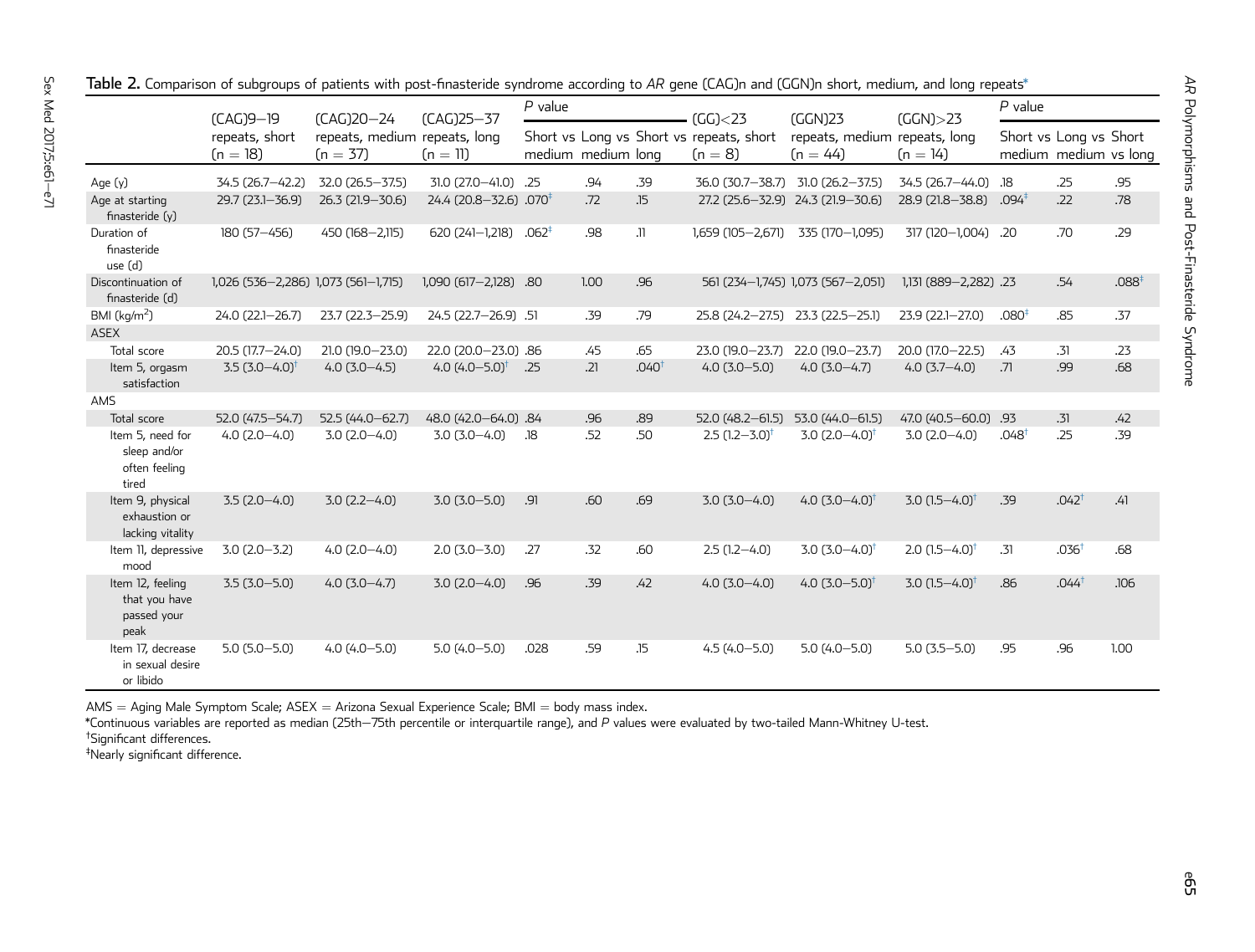|                           |                     |                   |                       |                          | Table 3. Comparison of subgroups of patients with post-finasteride syndrome according to AR gene (CAC)n, short, medium, and long repeats*                                              |                          |                                                                             |                           |
|---------------------------|---------------------|-------------------|-----------------------|--------------------------|----------------------------------------------------------------------------------------------------------------------------------------------------------------------------------------|--------------------------|-----------------------------------------------------------------------------|---------------------------|
|                           |                     | LCAG04 U-60320-24 |                       |                          |                                                                                                                                                                                        |                          | CAG medium +                                                                |                           |
|                           | repeats,            | repeats,          | CAG25-37 CAG short vs |                          |                                                                                                                                                                                        | CAG short vs long,       | short vs long,                                                              | $CAG$ medium $+$ long     |
|                           | short               | medium            | long<br>repeats,      | medium, OR               | CAG long vs medium, OR (95% Cl),                                                                                                                                                       |                          | OR (95% CI),                                                                | vs short, OR (95% CI),    |
|                           | $(n = 18)$          | $(n = 37)$        | 目<br>こ                | (95% Cl), P value        | OR (95% Cl), P value                                                                                                                                                                   | P value                  | P value                                                                     | P value                   |
| Scrotal discomfort 1[5.6] |                     | 13 (35.1)         | 3 (27.3)              | $0.11$ $(0.01 - 0.91)$ , | $0.69$ $(0.16 - 3.07)$ ,                                                                                                                                                               | $0.16$ $(0.01 - 1.75)$ , | $0.12$ $(0.01 - 0.96)$ ,                                                    | $110(0.25 - 4.72)$        |
|                           |                     |                   |                       | $.022$ <sup>#</sup>      | Ľ.                                                                                                                                                                                     | Ż.                       | .027                                                                        | $\frac{0}{1}$             |
| Increased density         | $\bigcup_{i=1}^{n}$ | <b>15 (40.5)</b>  | 2 (18.2)              | 0.001 <sup>†</sup>       | $0.33(0.06 - 1.73)$                                                                                                                                                                    | 0.15 <sup>†</sup>        | 0.003 <sup>†</sup>                                                          | $0.59$ ( $0.11 - 3.06$ ), |
| of sperm                  |                     |                   |                       |                          | RZ.                                                                                                                                                                                    |                          |                                                                             |                           |
| Involuntary               | 7 (38.9)            | 11 (29.7)         | 8 (72.7               | $150(0.46 - 4.90)$       | $6.30$ $(1.40 - 28.3)$                                                                                                                                                                 |                          | $0.24$ ( $0.05 - 1.22$ ), $0.97$ ( $0.32 - 2.95$ ), $5.48$ (1.30 $-23.2$ ), |                           |
| muscle                    |                     |                   |                       |                          | ipt.                                                                                                                                                                                   | ში.<br>ი                 | த்                                                                          | igic                      |
| spasms                    |                     |                   |                       |                          |                                                                                                                                                                                        |                          |                                                                             |                           |
| Increased weight          | 10 (55.6)           | 13 (35.1)         | 8 (72.7)              | 2.31 (0.73 - 7.28),      | $4.92$ $(1.11 - 21.8)$ ,                                                                                                                                                               |                          | $0.47$ (0.09-2.37), 1.61 (0.54-4.78),                                       | 3.71 (0.89-15.5),         |
| $>2$ kg)                  |                     |                   |                       |                          | -040                                                                                                                                                                                   |                          | m                                                                           | .06ª                      |
| Increased skin            | 9 (50.0)            | 7 (18.9)          | 7 (63.6               | $4.29$ $(1.24 - 14.8)$ , | 7.50 (1.71 - 32.9),                                                                                                                                                                    | $0.57(0.12 - 2.66)$      | $2.43$ (0.80 - 7.40), $4.27$ (1.10 - 16.6),                                 |                           |
| dryness                   |                     |                   |                       | ħ                        | $008^+$                                                                                                                                                                                |                          |                                                                             | -040                      |
| $OR = odds$ ratio.        |                     |                   |                       |                          |                                                                                                                                                                                        |                          |                                                                             |                           |
|                           |                     |                   |                       |                          | *Dichotomous variables were reported as number (percentage) and OR (95% CI) and P values. P values were evaluated by two-tailed Pearson $\chi^2$ or Fisher exact test, as appropriate. |                          |                                                                             |                           |

Significant values.

Nearly significant.

OR (CI) could not be determined because one group contained no subjects (0%) or all subjects (100%) for the specific variable. †OR (CI) could not be determined because one group contained no subjects (0%) or all subjects (100%) for the specific variable.<br>†Significant values.<br>§Nearly significant.

<span id="page-5-0"></span>e66 Cauci et al

 $(CAG)20-24$  carriers had a lower frequency (18.9%), whereas the short extreme (CAG)9-19 (50.0%, OR = 4.3,  $P = .017$ ) and long extreme  $(CAG)25-37$  (63.6%, OR = 7.5, P = .008) carriers had higher frequencies.

[Table 4](#page-6-0) presents significant findings for (GGN)n repeats. Loss of scrotal sensitivity was less frequent in the long  $(GGN)$  > 23 vs medium (GGN)23 and medium to short (GGN) $\leq$ 23 (69.2%,  $P = .031$ ) subgroups. No subject with long (GGN)>23 repeats reported scrotal discomfort vs 34.1% of subjects with medium  $(GGN)23$   $(P = .012)$  and 32.7% with medium to short  $(GGN) \leq 23$  repeats (P = .014). Penile discomfort was less frequent for long (GGN)>23 than for medium to short  $(GGN) \leq 23$  repeats (34.6%,  $P = .05$ ). Less pubic hair had an OR equal to 8.8 compared with short (GGN)<23 (62.5%) and medium (GGN)23 (15.9%), and a OR equal to 8.0 vs medium to long (GGN) $\geq$ 23 repeats (17.2%,  $P = .012$ ). All eight subjects (100%) with short (GGN)<23 repeats reported the loss of perineal fullness vs  $57.1\%$  of subjects with long  $(GGN) > 23$ repeats ( $P = .05$ ). Loss of muscle tone was reported by 87.5% of short (GGN)<23 vs 45.5% of medium (GGN)23 carriers  $(P = .05)$ . Moreover, skin dryness was more commonly reported  $(87.5%)$  in the short  $(GGN) < 23$  than in the medium  $(GGN)23$  $(OR = 21)$ , long  $(GGN) > 23$   $(OR = 12.6)$ , and medium to long  $(GGN) \geq 23$  (OR = 18.4) subgroups. Onset of symptoms soon after finasteride discontinuation occurred more frequently in subjects with long (GGN)>23 (28.6%) vs medium (GGN)23  $(4.5\%, \text{ OR} = 8.4)$  and medium to short  $(GGN) \leq 23$  (5.7%,  $OR = 6.4$ ) repeats.

## **DISCUSSION**

In this study, we examined for the first time in detail whether specific symptoms experienced by men with PFS were related to the length of two trinucleotide repeats polymorphic sites located in the large exon 1 of the X-linked AR gene. The AR belongs to the steroid hormone receptor superfamily and mediates androgen functions.<sup>[16](#page-9-0)</sup> However, only a few studies have investigated (CAG)n repeat length in relation to male sexual functions. Recently, Tirabassi et al $30$  evaluated sexual function recovery after testosterone replacement therapy in subjects with hypogonadism and found that the AR CAG triplet number was negatively associated with changes in improved erectile function, sexual desire, intercourse satisfaction, and total score on the 15-item International Index of Erectile Function after therapy. One study found a significant association of longer (CAG)n with higher total AMS scores in outpatients with sexual and aging male symptoms and patients with psychosomatic or psychiatric disorders but not in healthy control men older than 50 years.<sup>[31](#page-9-0)</sup>

CAG and GGN polymorphisms were supposed to have a role in AGA, but a meta-analysis exploring the association of (CAG)n and (GGN)n with AGA reported no significant findings.<sup>[32](#page-9-0)</sup>

In our study, (CAG)n repeats spanned from 9 to 37; therefore, none of the subjects had at least 40 repeats, a high value typically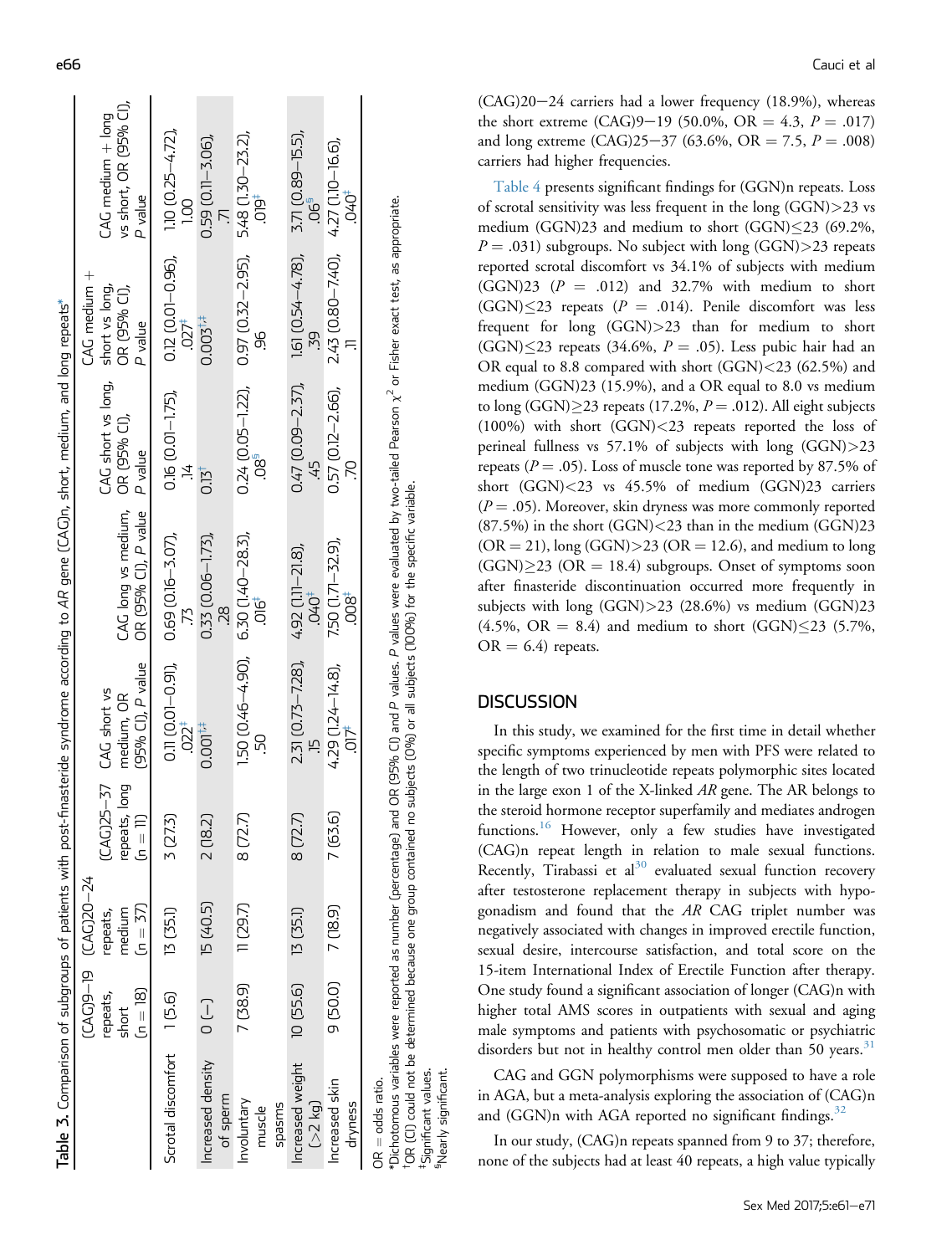|                                                  | (GGN) <sub>23</sub><br>repeats,<br>short<br>$(n = 8)$ | (GGN)23<br>repeats,<br>medium<br>$(n = 44)$ | $(GGN)$ > 23<br>repeats,<br>long<br>$(n = 14)$ | GGN short vs<br>medium, OR<br>(95% CI), P value | GGN long vs medium,<br>OR (95% CI), P value | GGN short vs long,<br>OR (95% CI),<br>$P$ value | GGN short vs<br>$median + long$ ,<br>OR (95% CI),<br>$P$ value | GGN long vs medium<br>$+$ short, OR (95% CI),<br>$P$ value |
|--------------------------------------------------|-------------------------------------------------------|---------------------------------------------|------------------------------------------------|-------------------------------------------------|---------------------------------------------|-------------------------------------------------|----------------------------------------------------------------|------------------------------------------------------------|
| Loss of scrotal<br>sensitivity                   | 6(75.0)                                               | 30 (68.2)                                   | 5(35.7)                                        | $1.40(0.25 - 7.83)$ ,<br>1.00                   | $0.26$ (0.07-0.92),<br>.031 <sup>‡</sup>    | $5.40(0.78 - 37.5)$ ,<br>.18                    | $1.97(0.37 - 10.6)$ ,<br>.70                                   | $0.25(0.07 - 0.85)$ ,<br>.031 <sup>#</sup>                 |
| Scrotal discomfort                               | 2(25.0)                                               | 15(34.1)                                    | $0(-)$                                         | $0.64$ (0.12-3.59),<br>1.00 <sub>1</sub>        | $0.012^{+,}$                                | $0.12^{+}$                                      | $0.96$ (0.17-5.26),<br>1.00 <sub>1</sub>                       | $0.014^{\dagger,*}$                                        |
| Penile discomfort                                | 3(37.5)                                               | 15(34.1)                                    | 1(7.1)                                         | $1.16$ (0.24 - 5.53),<br>1.00                   | $0.15(0.02 - 1.25)$ ,<br>.08 <sup>5</sup>   | 7.80 (0.65-93.8),<br>.12                        | $1.57(0.34 - 7.37)$ ,<br>.68                                   | $0.14$ (0.02-1.20),<br>$.05^*$                             |
| Less pubic hair                                  | 5(62.5)                                               | 7(15.9)                                     | 3(21.4)                                        | $8.81(1.70 - 45.6)$ ,<br>.011                   | $1.44$ (0.32-6.53),<br>.69                  | $6.11(0.90 - 41.6)$ ,<br>.08 <sup>5</sup>       | 8.00 (1.64 - 39.0),<br>.012 <sup>‡</sup>                       | $0.91(0.22 - 3.80)$<br>1.00 <sub>1</sub>                   |
| Loss of perceived<br>perineal fullness           | 8 (100)                                               | 31 (70.5)                                   | 8(57!)                                         | $0.18^{+}$                                      | $0.56$ (0.16-1.93),<br>.51                  | $0.05^{+,4.5}$                                  | $0.09^{+,5}$                                                   | $0.44$ (0.13-1.52),<br>.20                                 |
| Loss of muscle<br>tone                           | 7(87.5)                                               | 20 (45.5)                                   | 7(50.0)                                        | 8.40 (0.95 - 74.1),<br>$.05^*$                  | 1.20 (0.36-4.00),<br>.77                    | $7.00$ (0.67 $-72.9$ ),<br>.17                  | 8.04 (0.93 - 69.5),<br>.055 <sup>5</sup>                       | $0.93$ $(0.28 - 3.01)$ ,<br>.90                            |
| Increased skin<br>dryness                        | 7(87.5)                                               | 11(25.0)                                    | 5(35.7)                                        | 21.0 (2.32-190),<br>.001 <sup>‡</sup>           | $1.67(0.46 - 6.05)$ ,<br>.50                | 12.6 (1.19 - 134),<br>$.031*$                   | 18.4 (2.09-161),<br>.002 <sup>†</sup>                          | $1.05(0.31 - 3.60)$ ,<br>1.00                              |
| Onset of<br>symptoms<br>after finasteride<br>use | 1(12.5)                                               | 2(4.5)                                      | 4(28.6)                                        | $3.50$ (0.27 - 44.7),<br>.36                    | 8.40 (1.34 - 52.5),<br>.026 <sup>‡</sup>    | $0.42$ (0.04-4.66),<br>.62                      | $1.44$ (0.15-14.1),<br>.57                                     | $6.40$ (1.24 - 33.1),<br>.034 <sup>†</sup>                 |

<span id="page-6-0"></span> ${\sf Table~4.}$  Comparison of subgroups of patients with post-finasteride syndrome according to  $AR$  gene (GGN)n, short, medium, and long repeats\*

 $\mathsf{OR} = \mathsf{odds}$  ratio.

\*Dichotomous variables were reported as number (percentage) and OR (95% CI) and P values. P values were evaluated by two-tailed Pearson  $\chi^2$  or Fisher exact test, as appropriate.

†OR (CI) could not be determined because one group contained no subjects (0%) or all subjects (100%) for the specifi<sup>c</sup> variable.

‡Significant values.

§Nearly significant.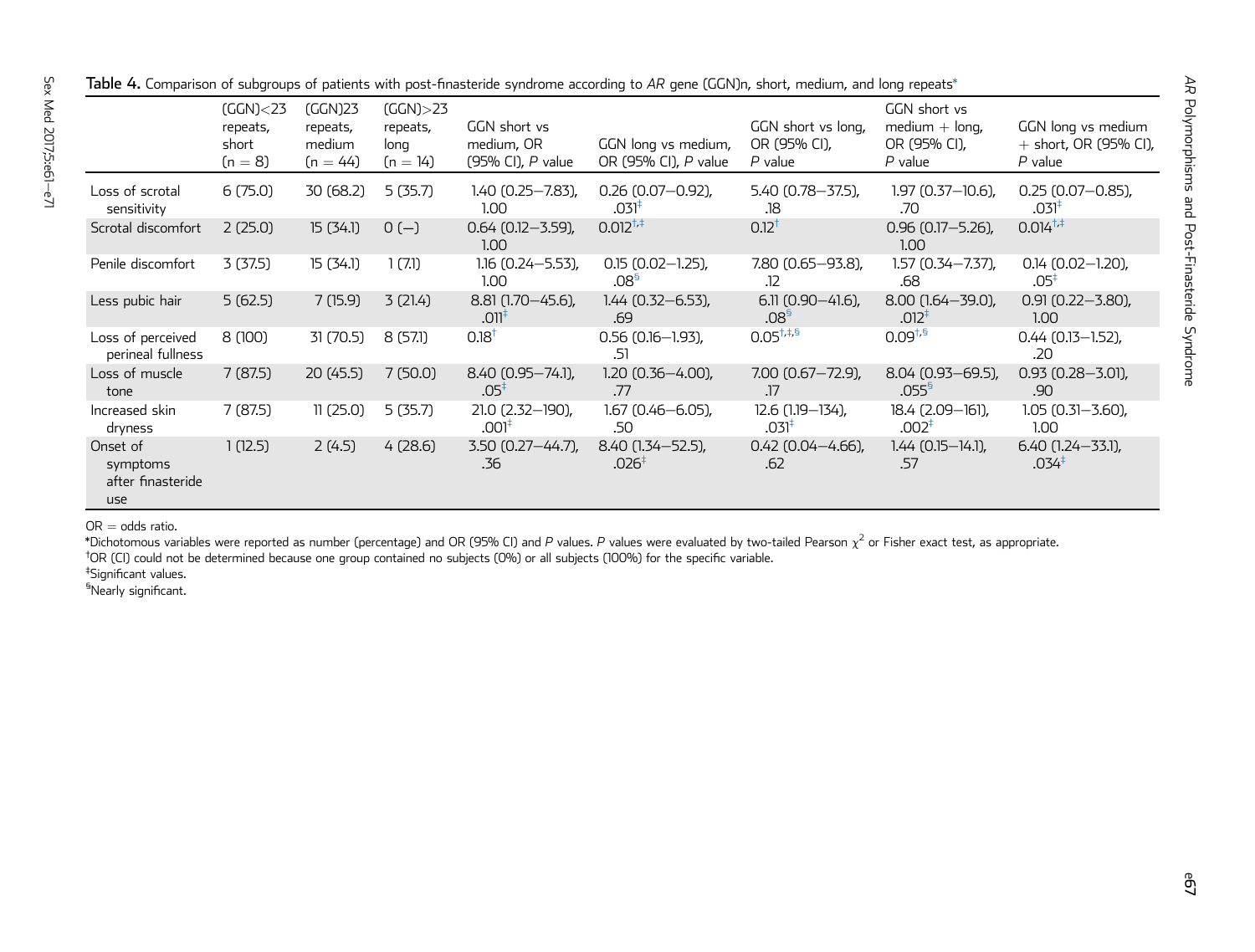found in Kennedy disease.<sup>[20](#page-9-0)</sup> In our patients with PFS, short (CAG)n repeats showed a greater decrease in sexual desire and libido (AMS item 17) than medium repeats, whereas long (CAG) n repeats were associated with worse orgasm satisfaction (ASEX item 5) than short repeats.

Furthermore, subjects with short (CAG)n repeats had scrotal discomfort and increased sperm density less frequently than those with medium or medium to long repeats. Curiously, involuntary muscle spasms were more frequent in the long (CAG)n than in the medium (OR  $= 6.3$ ) and medium to short (CAG)<25  $(OR = 5.5)$  subgroups.

In our study, body mass index did not differ according to (CAG)n subgroup. However, there were more subjects with PFS reporting increased weight after finasteride discontinuation in the long (CAG)n than in the medium (OR  $=$  4.9) group. It is worth noting that Corona et  $al^{27}$  $al^{27}$  $al^{27}$  associated low testosterone with increased fat mass. Moreover, Tirabassi et al $^{18,33}$  $^{18,33}$  $^{18,33}$  observed that of men with hypogonadotropic hypogonadism, those with shorter (CAG)n repeat length had a greater metabolic improvement (including decreased body weight) in response to testosterone replacement therapy. Therefore, it seems plausible that subjects with PFS have decreased androgen levels and that those subjects with long (CAG)n repeats were more susceptible to increased body weight.

However, our subjects with PFS and short  $(CAG)9-19$  repeats used finasteride for a shorter period than those with medium to long (CAG)-20 repeats. Moreover, almost all (CAG)  $9-19$  carriers (15 of 18, 83.3%) reported a severe decrease in sexual desire or libido as indicated by a score of 5 on AMS item 17. Further studies are necessary to assess whether finasteride induces more rapidly developing sexual toxic effects in short (CAG)n carriers.

We observed an interesting U-profile for increased skin dryness; the medium  $(CAG)20-24$  group had the lowest frequency, whereas the short (OR = 4.3) and long (OR = 7.5) (CAG)n groups had higher frequencies. Remarkably, skin dryness was reported by users of finasteride against hirsutism<sup>[34](#page-9-0)</sup> and by users of spironolactone, a drug used to treat hormonal acne by inhibiting the AR. $<sup>11</sup>$  $<sup>11</sup>$  $<sup>11</sup>$  Androgens modulate the rate of cell turn-</sup> over in the basal layer of the epidermis, the size and activity of the sebaceous glands, the quality of sebaceous secretions, the rate of hair growth, and stimulation of collagen production.<sup>[11,35](#page-9-0)</sup> AR is present in fibroblasts and keratinocytes of human skin. One study found the highest androgen binding capacity in cytosol of skin cells from the external genitalia and a lower capacity in pubic skin.<sup>[36](#page-9-0)</sup> Further investigations are required to explore the role of extreme length of (CAG)n repeats in individuals susceptibility to develop skin dryness after drug treatments. Our findings of a curvilinear U-profile concur with an in vitro study showing that ARs containing short and long (CAG)n stretches, respectively, displayed lower activity than the AR of median  $(CAG)22$  repeats.<sup>[37](#page-9-0)</sup> The rationale of an U-profile is that AR is optimally functional with a medium length of the polyglutamine

(and/or poly-glycine) stretch. Longer or shorter amino acid repeat stretches could modify optimal protein folding, leading to a suboptimal activity of the receptor protein.  $6,17,23,38,39$  By extrapolation, this suggests that skin dryness after finasteride use might be due to decreased AR activity. Interestingly, a metaanalysis showed a non-linear association between AR CAG repeat length and risk of male subfertility.<sup>[38](#page-10-0)</sup>

In this study, subjects with PFS and long (GGN)>23 repeats had a better condition regarding physical exhaustion or lacking vitality, depressive mood, and the feeling of passing one's peak than those with medium (GGN)23 repeats. In addition, subjects with PFS and long (GGN)>23 repeats less frequently had loss of scrotal sensitivity and scrotal discomfort but more frequently reported the onset of symptoms after finasteride discontinuation than those with medium (GGN)23 repeats.

Short (GGN)<23 carriers showed a better profile concerning need for sleep and/or often feeling tired than medium (GGN)23 carriers but were much more likely to report less pubic hair  $(OR = 8.8)$ , loss of muscle tone  $(OR = 8.4)$ , and increased skin dryness ( $OR = 21$ ) than medium (GGN)23 carriers.

Overall, we found that the AR polymorphisms can affect several symptoms of PFS. To our knowledge, such specific associations have not been explored previously, which is the reason we cannot compare our results with those of other studies.

Our data showed that short and long (CAG)n and (GGN)n repeats correlate in an unpredictable way with several conditions related to male androgenicity; this could derive from the vast array of genes that are up- or down-modulated by the AR.<sup>[16,40,41](#page-9-0)</sup> The (CAG)n and (GGN)n polymorphisms also are likely to be in linkage disequilibrium with other polymorphic sites in the human genome, which in turn might determine the observed effects. $40$  In line with observations made by other investigators,  $39$ the present findings suggest that the general belief associating long (CAG)n and (GGN)n repeats with a worse androgenic condition<sup>[18](#page-9-0)</sup> should be taken with caution.<sup>[39](#page-10-0)</sup> In general, investigations on the influence of AR polymorphisms on specific clinical features (ie, metabolic profile, bone density, and body composition) typically show very contradictory results.<sup>[18,33](#page-9-0)</sup> This could be due to the concomitant effect of AR-related genetic cofactors (apart from the two studied polymorphisms), which have not been fully explored thus far and which can exert an independent effect on clinical outcomes.<sup>[40,41](#page-10-0)</sup> It should be noted at this point that the dimension of complexity of the regulation and activities of nuclear receptors is being realized, and that tissue-specific effects and epigenetic changes occurring in a single individual can modulate the action of receptors.  $41,42$  Therefore, many more investigations are needed to disclose the biological pathways relating molecular findings to phenotypes.  $41,43$ 

In our study, we decided to go beyond a simple categorization of (CAG)n and (GGN)n repeats as binary (ie, long or short), and we looked at three categories—short, medium, and long repeats—to obtain a better assessment of length variations relating to patients' conditions. Indeed, U-profiles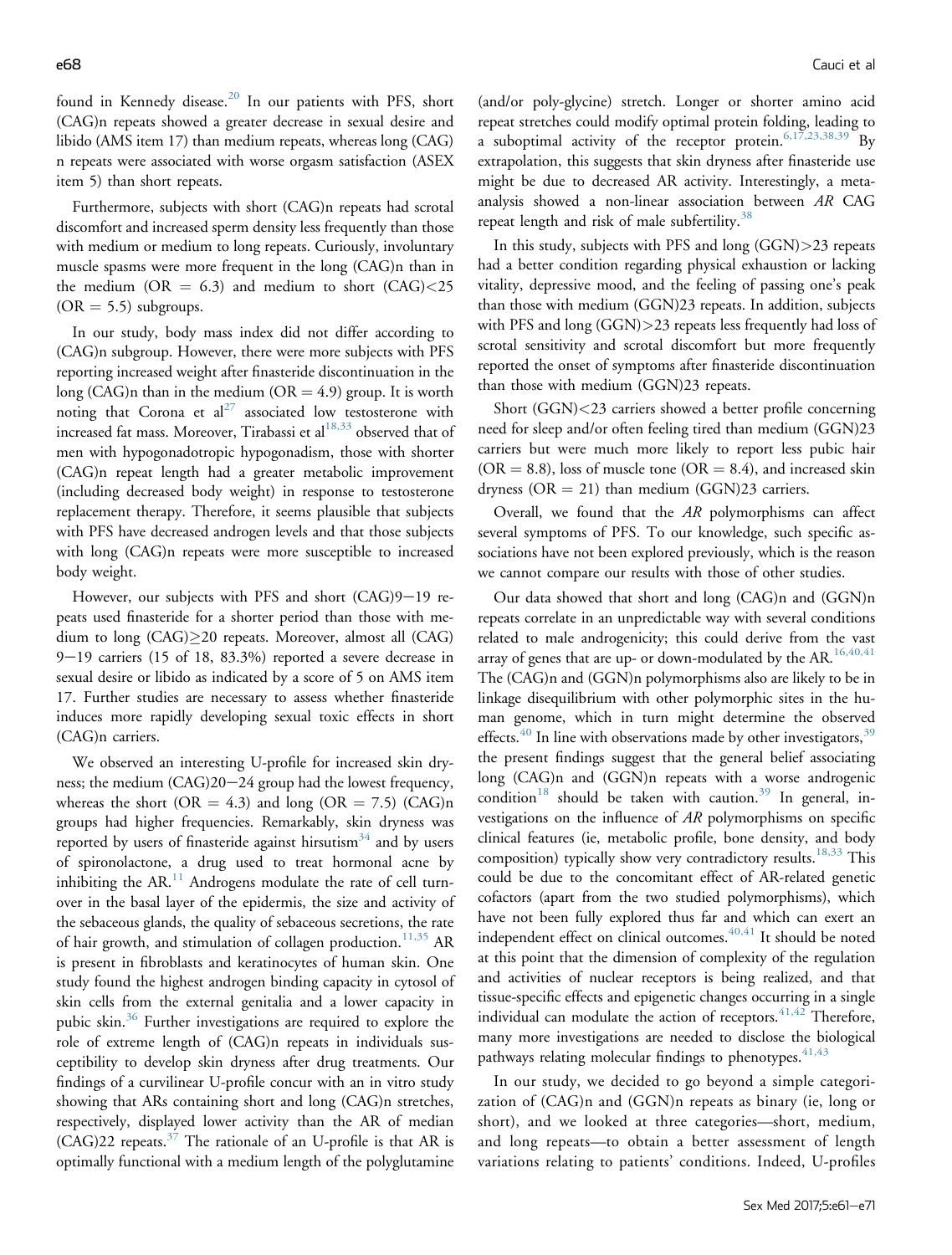<span id="page-8-0"></span>have been observed in vitro,  $23,37$  and a recent study reported that some markers of male reproductive function in fertile men show a curvilinear association with the CAG or GGN repeat length.[39](#page-10-0) To our knowledge, ours is the first clinical study showing that a U-profile for (CAG)n repeats is detectable for a specific human symptom (ie, increased skin dryness after finasteride use). However, it should be noted that for most of the examined symptoms, only one extreme of (CAG) n and/or (GGN)n repeats behaved differently from the medium length subgroup.

A limitation of this study is the limited number of subjects. Larger studies are warranted to substantiate the present finding in white and other ethnic groups. Larger investigations also could assess haplotypes comprising all the possible combinations of short, medium, and long (CAG)n plus short, medium, and long (GGN)n repeats. A general limitation of this study work is that some symptoms reported by patients with PFS could not be objectively determined. Furthermore, the retrospective design of our study did not allow a clinical assessment of these men before finasteride use. Future studies are necessary to assess the AR genetic profile and testosterone levels in subjects who developed PFS compared with subjects who did not develop adverse symptoms after using finasteride against AGA.

### **CONCLUSION**

Causes and predisposing factors responsible for the development of long-term adverse side effects in young men who used low-dose finasteride against AGA remain an enigma. Several symptoms were in common in more than 70% of patients with PFS, but a plethora of other disturbances was reported by a minority of patients, with some clearly related and some not to androgenicity.

Our study showed that the length of two trinucleotide repeats in the AR gene contribute to the frequency of some specific symptoms reported by patients with PFS. The (CAG)n and (GGN)n polymorphisms were involved in two specific symptoms (ie, scrotal discomfort and increased skin dryness); for other symptoms, only one of the two polymorphisms was involved, which is likely a reflection of the complex modulation of AR activity.[16,40](#page-9-0)

Our investigation using a precision medicine approach suggested genetic implications in symptoms of patients with PFS. Much more genetic and non-genetic research is necessary to elucidate the pathophysiologic pathways leading to the onset and persistence of adverse effects in former finasteride users.

### ACKNOWLEDGMENTS

We thank Giorgio Mazzon and Francesco La Marra for helping in subject recruitment. We are very grateful to Blase Billack (St John's University, Queens, NY, USA) for critical revisions of this report, Francesca Migliozzi for reading the report, and to Elena De Mattia for technical support.

Conflicts of Interest: None.

Funding: None.

### STATEMENT OF AUTHORSHIP

Category 1

(a) Conception and Design

Sabina Cauci; Giovanni Chiriacò; Erika Cecchin; Giuseppe Toffoli; Giuseppe Stinco; Carlo Trombetta

- (b) Acquisition of Data Sabina Cauci; Giovanni Chiriacò; Erika Cecchin; Giuseppe Toffoli; Serena Xodo; Giuseppe Stinco; Carlo Trombetta (c) Analysis and Interpretation of Data
- Sabina Cauci; Giovanni Chiriacò; Erika Cecchin; Giuseppe Stinco; Carlo Trombetta

### Category 2

(a) Drafting the Article

Sabina Cauci; Giovanni Chiriacò; Erika Cecchin; Serena Xodo; Giuseppe Stinco

(b) Revising It for Intellectual Content Sabina Cauci; Giovanni Chiriacò; Giuseppe Toffoli; Giuseppe Stinco; Carlo Trombetta

#### Category 3

(a) Final Approval of the Completed Article

Sabina Cauci; Giovanni Chiriacò; Erika Cecchin; Giuseppe Toffoli; Serena Xodo; Giuseppe Stinco; Carlo Trombetta

#### **REFERENCES**

- 1. [Traish AM, Hassani J, Guay AT, et al. Adverse side effects of](http://refhub.elsevier.com/S2050-1161(16)30075-7/sref1) [5alpha-reductase inhibitors therapy: persistent diminished](http://refhub.elsevier.com/S2050-1161(16)30075-7/sref1) [libido and erectile dysfunction and depression in a subset of](http://refhub.elsevier.com/S2050-1161(16)30075-7/sref1) patients. [J Sex Med 2011;8:872-884](http://refhub.elsevier.com/S2050-1161(16)30075-7/sref1).
- 2. [La Marra F, Di Loreto C, Mazzon G, et al. Preliminary evidence](http://refhub.elsevier.com/S2050-1161(16)30075-7/sref2) of a peculiar hormonal profi[le in men with adverse effects after](http://refhub.elsevier.com/S2050-1161(16)30075-7/sref2) use of fi[nasteride against androgenetic alopecia.](http://refhub.elsevier.com/S2050-1161(16)30075-7/sref2) Am J Pathol [2012;181:S8](http://refhub.elsevier.com/S2050-1161(16)30075-7/sref2).
- 3. [Irwig MS, Kolukula S. Persistent sexual side effects of](http://refhub.elsevier.com/S2050-1161(16)30075-7/sref3) finas[teride for male pattern hair loss.](http://refhub.elsevier.com/S2050-1161(16)30075-7/sref3) J Sex Med 2011;8:1747-1753.
- 4. [Chiriacò G, Cauci S, Mazzon G, et al. An observational retro](http://refhub.elsevier.com/S2050-1161(16)30075-7/sref4)[spective evaluation of 79 young men with long-term adverse](http://refhub.elsevier.com/S2050-1161(16)30075-7/sref4) effects after use of fi[nasteride against androgenetic alopecia.](http://refhub.elsevier.com/S2050-1161(16)30075-7/sref4) [Andrology 2016;4:245-250.](http://refhub.elsevier.com/S2050-1161(16)30075-7/sref4)
- 5. [Traish AM, Melcangi RC, Bortolato M, et al. Adverse effects of](http://refhub.elsevier.com/S2050-1161(16)30075-7/sref5) [5alpha-reductase inhibitors: what do we know, don](http://refhub.elsevier.com/S2050-1161(16)30075-7/sref5)'t know, and need to know? [Rev Endocr Metab Disord 2015;16:177-](http://refhub.elsevier.com/S2050-1161(16)30075-7/sref5) [198.](http://refhub.elsevier.com/S2050-1161(16)30075-7/sref5)
- 6. [Cecchin E, De Mattia E, Mazzon G, et al. A pharmacogenetic](http://refhub.elsevier.com/S2050-1161(16)30075-7/sref6) [survey of androgen receptor \(CAG\)n and \(GGN\)n poly](http://refhub.elsevier.com/S2050-1161(16)30075-7/sref6)[morphisms in patients experiencing long term side effects](http://refhub.elsevier.com/S2050-1161(16)30075-7/sref6)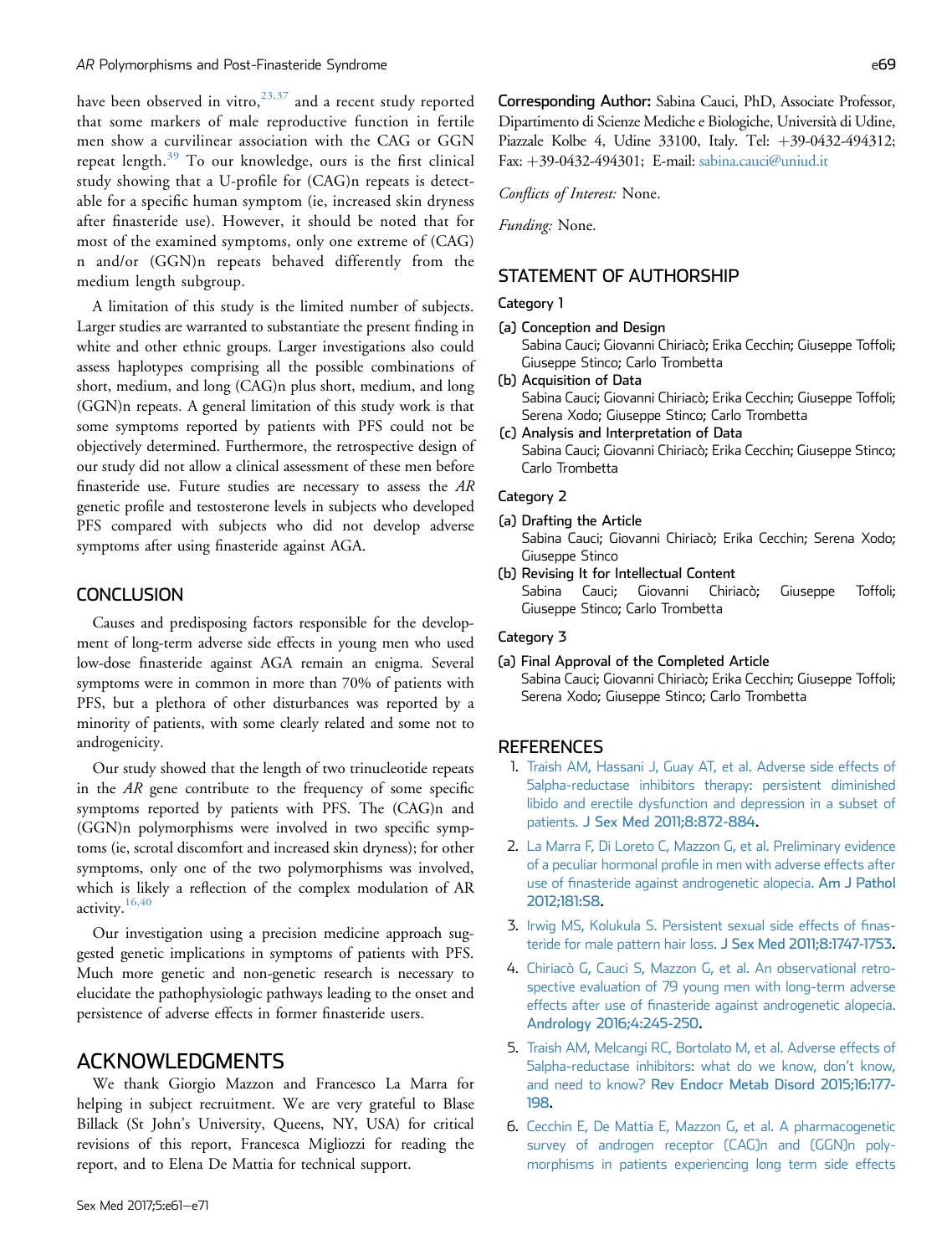<span id="page-9-0"></span>after finasteride discontinuation. [Int J Biol Markers 2014;](http://refhub.elsevier.com/S2050-1161(16)30075-7/sref6) [29:e310-e316.](http://refhub.elsevier.com/S2050-1161(16)30075-7/sref6)

- 7. [Belknap SM, Aslam I, Kiguradze T, et al. Adverse event](http://refhub.elsevier.com/S2050-1161(16)30075-7/sref7) reporting in clinical trials of fi[nasteride for androgenic alopecia:](http://refhub.elsevier.com/S2050-1161(16)30075-7/sref7) a meta-analysis. [JAMA Dermatol 2015;151:600-606](http://refhub.elsevier.com/S2050-1161(16)30075-7/sref7).
- 8. [Yamana K, Labrie F, Luu-The V. Human type 3 5alpha](http://refhub.elsevier.com/S2050-1161(16)30075-7/sref8)[reductase is expressed in peripheral tissues at higher levels](http://refhub.elsevier.com/S2050-1161(16)30075-7/sref8) [than types 1 and 2 and its activity is potently inhibited by](http://refhub.elsevier.com/S2050-1161(16)30075-7/sref8) finasteride and dutasteride. [Horm Mol Biol Clin Investig](http://refhub.elsevier.com/S2050-1161(16)30075-7/sref8) [2010;2:293-299](http://refhub.elsevier.com/S2050-1161(16)30075-7/sref8).
- 9. [Fouad Mansour M, Pelletier M, Tchernof A. Characterization of](http://refhub.elsevier.com/S2050-1161(16)30075-7/sref9) [5alpha-reductase activity and isoenzymes in human abdom](http://refhub.elsevier.com/S2050-1161(16)30075-7/sref9)inal adipose tissues. [J Steroid Biochem Mol Biol 2016;](http://refhub.elsevier.com/S2050-1161(16)30075-7/sref9) [161:45-53](http://refhub.elsevier.com/S2050-1161(16)30075-7/sref9).
- 10. [Irwig MS. Safety concerns regarding 5alpha reductase inh](http://refhub.elsevier.com/S2050-1161(16)30075-7/sref10)[ibitors for the treatment of androgenetic alopecia.](http://refhub.elsevier.com/S2050-1161(16)30075-7/sref10) Curr Opin [Endocrinol Diabetes Obes 2015;22:248-253.](http://refhub.elsevier.com/S2050-1161(16)30075-7/sref10)
- 11. [Lai JJ, Chang P, Lai KP, et al. The role of androgen and](http://refhub.elsevier.com/S2050-1161(16)30075-7/sref11) [androgen receptor in skin-related disorders.](http://refhub.elsevier.com/S2050-1161(16)30075-7/sref11) Arch Dermatol [Res 2012;304:499-510.](http://refhub.elsevier.com/S2050-1161(16)30075-7/sref11)
- 12. [Mella JM, Perret MC, Manzotti M, et al. Ef](http://refhub.elsevier.com/S2050-1161(16)30075-7/sref12)ficacy and safety of fi[nasteride therapy for androgenetic alopecia: a systematic](http://refhub.elsevier.com/S2050-1161(16)30075-7/sref12) review. [Arch Dermatol 2010;146:1141-1150](http://refhub.elsevier.com/S2050-1161(16)30075-7/sref12).
- 13. [Liu L, Zhao S, Li F, et al. Effect of 5alpha-reductase inhibitors](http://refhub.elsevier.com/S2050-1161(16)30075-7/sref13) [on sexual function: a meta-analysis and systematic review of](http://refhub.elsevier.com/S2050-1161(16)30075-7/sref13) randomized controlled trials. [J Sex Med 2016;13:1297-1310](http://refhub.elsevier.com/S2050-1161(16)30075-7/sref13).
- 14. [Di Loreto C, La Marra F, Mazzon G, et al. Immunohisto](http://refhub.elsevier.com/S2050-1161(16)30075-7/sref14)[chemical evaluation of androgen receptor and nerve structure](http://refhub.elsevier.com/S2050-1161(16)30075-7/sref14) [density in human prepuce from patients with persistent sexual](http://refhub.elsevier.com/S2050-1161(16)30075-7/sref14) side effects after fi[nasteride use for androgenetic alopecia.](http://refhub.elsevier.com/S2050-1161(16)30075-7/sref14) [PLoS One 2014;9:e0100237.](http://refhub.elsevier.com/S2050-1161(16)30075-7/sref14)
- 15. [Gottlieb B, Beitel LK, Nadarajah A, et al. The androgen](http://refhub.elsevier.com/S2050-1161(16)30075-7/sref15) [receptor gene mutations database: 2012 update.](http://refhub.elsevier.com/S2050-1161(16)30075-7/sref15) Hum Mutat [2012;33:887-894](http://refhub.elsevier.com/S2050-1161(16)30075-7/sref15).
- 16. [Simental JA, Sar M, Lane MV, et al. Transcriptional activation](http://refhub.elsevier.com/S2050-1161(16)30075-7/sref16) [and nuclear targeting signals of the human androgen receptor.](http://refhub.elsevier.com/S2050-1161(16)30075-7/sref16) [J Biol Chem 1991;266:510-518](http://refhub.elsevier.com/S2050-1161(16)30075-7/sref16).
- 17. [Casella R, Maduro MR, Lipshultz LI, et al. Signi](http://refhub.elsevier.com/S2050-1161(16)30075-7/sref17)ficance of the [polyglutamine tract polymorphism in the androgen receptor.](http://refhub.elsevier.com/S2050-1161(16)30075-7/sref17) [Urology 2001;58:651-656](http://refhub.elsevier.com/S2050-1161(16)30075-7/sref17).
- 18. [Tirabassi G, Cignarelli A, Perrini S, et al. In](http://refhub.elsevier.com/S2050-1161(16)30075-7/sref18)fluence of CAG [repeat polymorphism on the targets of testosterone action.](http://refhub.elsevier.com/S2050-1161(16)30075-7/sref18) Int [J Endocrinol 2015;2015:1-12.](http://refhub.elsevier.com/S2050-1161(16)30075-7/sref18)
- 19. [La Spada AR, Wilson EM, Lubahn DB, et al. Androgen receptor](http://refhub.elsevier.com/S2050-1161(16)30075-7/sref19) [gene mutations in X-linked spinal and bulbar muscular atro](http://refhub.elsevier.com/S2050-1161(16)30075-7/sref19)phy. [Nature 1991;352:77-79](http://refhub.elsevier.com/S2050-1161(16)30075-7/sref19).
- 20. [Lumbroso S, Lobaccaro JM, Vial C, et al. Molecular analysis of](http://refhub.elsevier.com/S2050-1161(16)30075-7/sref20) [the androgen receptor gene in Kennedy](http://refhub.elsevier.com/S2050-1161(16)30075-7/sref20)'s disease. Report of [two families and review of the literature.](http://refhub.elsevier.com/S2050-1161(16)30075-7/sref20) Horm Res 1997; [47:23-29](http://refhub.elsevier.com/S2050-1161(16)30075-7/sref20).
- 21. [Pan B, Li R, Chen Y, et al. Genetic association between](http://refhub.elsevier.com/S2050-1161(16)30075-7/sref21) [androgen receptor gene CAG repeat length polymorphism and](http://refhub.elsevier.com/S2050-1161(16)30075-7/sref21) [male infertility: a meta-analysis.](http://refhub.elsevier.com/S2050-1161(16)30075-7/sref21) Medicine (Baltimore) 2016; [95:e2878.](http://refhub.elsevier.com/S2050-1161(16)30075-7/sref21)
- 22. [Sun JH, Lee SA. Association between CAG repeat poly](http://refhub.elsevier.com/S2050-1161(16)30075-7/sref22)[morphisms and the risk of prostate cancer: a meta-analysis by](http://refhub.elsevier.com/S2050-1161(16)30075-7/sref22) [race, study design and the number of \(CAG\)n repeat poly](http://refhub.elsevier.com/S2050-1161(16)30075-7/sref22)morphisms. [Int J Mol Med 2013;32:1195-1203](http://refhub.elsevier.com/S2050-1161(16)30075-7/sref22).
- 23. [Lundin KB, Giwercman A, Dizeyi N, et al. Functional in vitro](http://refhub.elsevier.com/S2050-1161(16)30075-7/sref23) [characterisation of the androgen receptor GGN polymorphism.](http://refhub.elsevier.com/S2050-1161(16)30075-7/sref23) [Mol Cell Endocrinol 2007;264:184-187.](http://refhub.elsevier.com/S2050-1161(16)30075-7/sref23)
- 24. [Jiang W, Zhang J, Zhou Q, et al. Predictive value of GGN and](http://refhub.elsevier.com/S2050-1161(16)30075-7/sref24) [CAG repeat polymorphisms of androgen receptors in testicular](http://refhub.elsevier.com/S2050-1161(16)30075-7/sref24) cancer: a meta-analysis. [Oncotarget 2016;7:13754-13764.](http://refhub.elsevier.com/S2050-1161(16)30075-7/sref24)
- 25. [McGahuey CA, Gelenberg AJ, Laukes CA, et al. The Arizona](http://refhub.elsevier.com/S2050-1161(16)30075-7/sref25) [Sexual Experience Scale \(ASEX\): reliability and validity.](http://refhub.elsevier.com/S2050-1161(16)30075-7/sref25) J Sex [Marital Ther 2000;26:25-40](http://refhub.elsevier.com/S2050-1161(16)30075-7/sref25).
- 26. [Heinemann LA, Moore C, Dinger JC, et al. Sensitivity as](http://refhub.elsevier.com/S2050-1161(16)30075-7/sref26) [outcome measure of androgen replacement: the AMS scale.](http://refhub.elsevier.com/S2050-1161(16)30075-7/sref26) [Health Qual Life Outcomes 2006;4:23](http://refhub.elsevier.com/S2050-1161(16)30075-7/sref26).
- 27. [Corona G, Giagulli VA, Maseroli E, et al. Therapy of endocrine](http://refhub.elsevier.com/S2050-1161(16)30075-7/sref27) [disease: testosterone supplementation and body composition:](http://refhub.elsevier.com/S2050-1161(16)30075-7/sref27) [results from a meta-analysis study.](http://refhub.elsevier.com/S2050-1161(16)30075-7/sref27) Eur J Endocrinol 2016; [174:R99-R116.](http://refhub.elsevier.com/S2050-1161(16)30075-7/sref27)
- 28. [Bhopal R, Donaldson L. White, European, western, Caucasian,](http://refhub.elsevier.com/S2050-1161(16)30075-7/sref28) [or what? Inappropriate labeling in research on race, ethnicity,](http://refhub.elsevier.com/S2050-1161(16)30075-7/sref28) and health. [Am J Public Health 1998;88:1303-1307.](http://refhub.elsevier.com/S2050-1161(16)30075-7/sref28)
- 29. [Corona G, Rastrelli G, Vignozzi L, et al. How to recognize late](http://refhub.elsevier.com/S2050-1161(16)30075-7/sref29)[onset hypogonadism in men with sexual dysfunction.](http://refhub.elsevier.com/S2050-1161(16)30075-7/sref29) Asian J [Androl 2012;14:251-259](http://refhub.elsevier.com/S2050-1161(16)30075-7/sref29).
- 30. [Tirabassi G, Corona G, Biagioli A, et al. In](http://refhub.elsevier.com/S2050-1161(16)30075-7/sref30)fluence of androgen [receptor CAG polymorphism on sexual function recovery after](http://refhub.elsevier.com/S2050-1161(16)30075-7/sref30) [testosterone therapy in late-onset hypogonadism.](http://refhub.elsevier.com/S2050-1161(16)30075-7/sref30) J Sex Med [2015;12:381-388](http://refhub.elsevier.com/S2050-1161(16)30075-7/sref30).
- 31. [Schneider G, Nienhaus K, Gromoll J, et al. Aging males](http://refhub.elsevier.com/S2050-1161(16)30075-7/sref31)' [symptoms in relation to the genetically determined androgen](http://refhub.elsevier.com/S2050-1161(16)30075-7/sref31) [receptor CAG polymorphism, sex hormone levels and sample](http://refhub.elsevier.com/S2050-1161(16)30075-7/sref31) membership. [Psychoneuroendocrinology 2010;35:578-587.](http://refhub.elsevier.com/S2050-1161(16)30075-7/sref31)
- 32. [Zhuo FL, Xu W, Wang L, et al. Androgen receptor gene](http://refhub.elsevier.com/S2050-1161(16)30075-7/sref32) [polymorphisms and risk for androgenetic alopecia: a meta](http://refhub.elsevier.com/S2050-1161(16)30075-7/sref32)analysis. [Clin Exp Dermatol 2012;37:104-111](http://refhub.elsevier.com/S2050-1161(16)30075-7/sref32).
- 33. [Tirabassi G, delli Muti N, Corona G, et al. Androgen receptor](http://refhub.elsevier.com/S2050-1161(16)30075-7/sref33) [gene CAG repeat polymorphism regulates the metabolic](http://refhub.elsevier.com/S2050-1161(16)30075-7/sref33) [effects of testosterone replacement therapy in male post](http://refhub.elsevier.com/S2050-1161(16)30075-7/sref33)[surgical hypogonadotropic hypogonadism.](http://refhub.elsevier.com/S2050-1161(16)30075-7/sref33) Int J Endocrinol [2013;2013:1-7.](http://refhub.elsevier.com/S2050-1161(16)30075-7/sref33)
- 34. [van Zuuren EJ, Fedorowicz Z, Carter B, et al. Interventions for](http://refhub.elsevier.com/S2050-1161(16)30075-7/sref34) [hirsutism \(excluding laser and photoepilation therapy alone\).](http://refhub.elsevier.com/S2050-1161(16)30075-7/sref34) [Cochrane Database Syst Rev 2015;\(4\):CD010334.](http://refhub.elsevier.com/S2050-1161(16)30075-7/sref34)
- 35. [Barrault C, Garnier J, Pedretti N, et al. Androgens induce](http://refhub.elsevier.com/S2050-1161(16)30075-7/sref35) [sebaceous differentiation in sebocyte cells expressing a stable](http://refhub.elsevier.com/S2050-1161(16)30075-7/sref35) functional androgen receptor. [J Steroid Biochem Mol Biol](http://refhub.elsevier.com/S2050-1161(16)30075-7/sref35) [2015;152:34-44.](http://refhub.elsevier.com/S2050-1161(16)30075-7/sref35)
- 36. [Mestayer C, Berthaut I, Portois MC, et al. Predominant](http://refhub.elsevier.com/S2050-1161(16)30075-7/sref36) [expression of 5 alpha-reductase type 1 in pubic skin from](http://refhub.elsevier.com/S2050-1161(16)30075-7/sref36) [normal subjects and hirsute patients.](http://refhub.elsevier.com/S2050-1161(16)30075-7/sref36) Clin Endocrinol Metab [1996;81:1989-1993](http://refhub.elsevier.com/S2050-1161(16)30075-7/sref36).
- 37. [Nenonen H, Bjork C, Skjaerpe PA, et al. CAG repeat number is](http://refhub.elsevier.com/S2050-1161(16)30075-7/sref37) [not inversely associated with androgen receptor activity](http://refhub.elsevier.com/S2050-1161(16)30075-7/sref37) in vitro. [Mol Hum Reprod 2010;16:153-157.](http://refhub.elsevier.com/S2050-1161(16)30075-7/sref37)